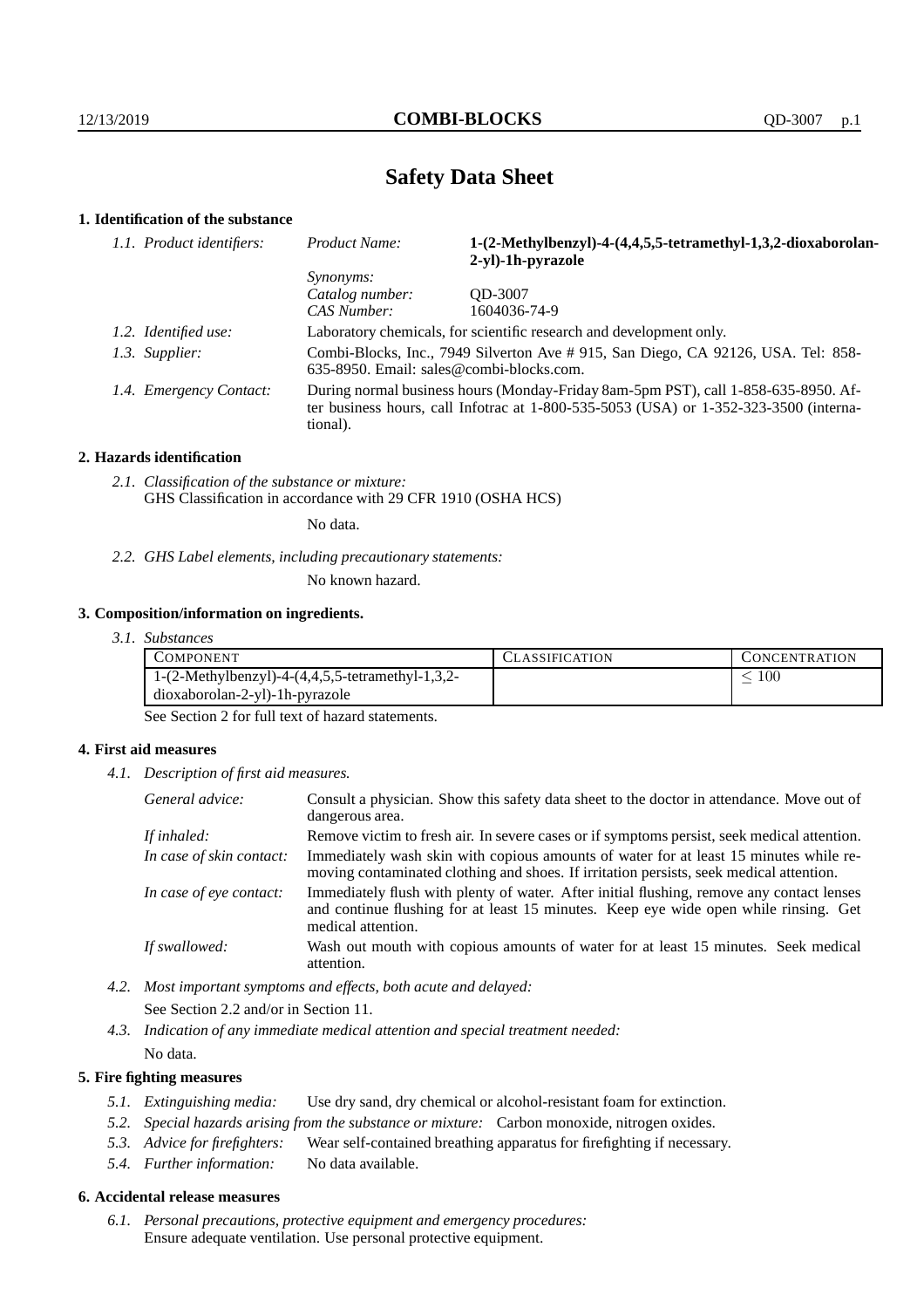| 6.2. Environmental precautions: |                                                                                                                                                                                                                                                                    |                                                                                                                                                                                                                                                                                                                        |  |  |
|---------------------------------|--------------------------------------------------------------------------------------------------------------------------------------------------------------------------------------------------------------------------------------------------------------------|------------------------------------------------------------------------------------------------------------------------------------------------------------------------------------------------------------------------------------------------------------------------------------------------------------------------|--|--|
|                                 | Should not be released into the environment. See Section 12 for additional ecological information.                                                                                                                                                                 |                                                                                                                                                                                                                                                                                                                        |  |  |
|                                 |                                                                                                                                                                                                                                                                    | 6.3. Methods and materials for containment and cleaning up:                                                                                                                                                                                                                                                            |  |  |
|                                 | Sweep up or vacuum up spillage and collect in suitable container for disposal.                                                                                                                                                                                     |                                                                                                                                                                                                                                                                                                                        |  |  |
|                                 | 6.4. Reference to other sections:                                                                                                                                                                                                                                  |                                                                                                                                                                                                                                                                                                                        |  |  |
|                                 | Refer to protective measures listed in Sections 8 and 13.                                                                                                                                                                                                          |                                                                                                                                                                                                                                                                                                                        |  |  |
|                                 | 7. Handling and storage                                                                                                                                                                                                                                            |                                                                                                                                                                                                                                                                                                                        |  |  |
|                                 | 7.1. Precautions for safe handling: Avoid contact with skin and eyes. Avoid inhalation of vapour or mist. Keep away<br>from sources of ignition - No smoking. Take measures to prevent the build up of electro-<br>static charge. For precautions see section 2.2. |                                                                                                                                                                                                                                                                                                                        |  |  |
|                                 |                                                                                                                                                                                                                                                                    | 7.2. Conditions for safe storage, including any incompatibilities: Keep container tightly closed in a dry and well-ventilated<br>place. Containers which are opened must be carefully resealed and kept upright to prevent<br>leakage.                                                                                 |  |  |
|                                 | 7.3. Specific end use(s):                                                                                                                                                                                                                                          | Laboratory chemicals, for scientific research and development only.                                                                                                                                                                                                                                                    |  |  |
|                                 | 8. Exposure Controls / Personal protection                                                                                                                                                                                                                         |                                                                                                                                                                                                                                                                                                                        |  |  |
| 8.1. Control parameters:        |                                                                                                                                                                                                                                                                    |                                                                                                                                                                                                                                                                                                                        |  |  |
|                                 | Components with workplace control parameters: Contains no substances with occupational exposure limit values.                                                                                                                                                      |                                                                                                                                                                                                                                                                                                                        |  |  |
|                                 | 8.2. Exposure controls:                                                                                                                                                                                                                                            |                                                                                                                                                                                                                                                                                                                        |  |  |
|                                 |                                                                                                                                                                                                                                                                    | Appropriate engineering controls: Ensure that eyewash stations and safety showers are close to the workstation<br>location. Ensure adequate ventilation, especially in confined areas.                                                                                                                                 |  |  |
|                                 | Personal protective equipment:                                                                                                                                                                                                                                     |                                                                                                                                                                                                                                                                                                                        |  |  |
|                                 | Eye/face protection:                                                                                                                                                                                                                                               | Wear appropriate protective eyeglasses or chemical safety goggles as described by OSHA's<br>eye and face protection regulations in 29 CFR 1910.133 or European Standard EN166.                                                                                                                                         |  |  |
|                                 | Skin protection:                                                                                                                                                                                                                                                   | Handle with gloves. Gloves must be inspected prior to use. Use proper glove removal<br>technique (without touching glove's outer surface) to avoid skin contact with this product.<br>Dispose of contaminated gloves after use in accordance with applicable laws and good<br>laboratory practices. Wash and dry hands |  |  |
|                                 | <b>Body Protection:</b>                                                                                                                                                                                                                                            | Complete suit protecting against chemicals, Flame retardant antistatic protective clothing.,<br>The type of protective equipment must be selected according to the concentration and<br>amount of the dangerous substance at the specific workplace.                                                                   |  |  |
|                                 | Respiratory protection:                                                                                                                                                                                                                                            |                                                                                                                                                                                                                                                                                                                        |  |  |

Control of environmental exposure: Prevent further leakage or spillage if safe to do so. Do not let product enter drains.

# **9. Physical and chemical properties**

*9.1. Information on basic physical and chemical properties*

| (a)      | Appearance:                                   | No data  |
|----------|-----------------------------------------------|----------|
| (b)      | Odour:                                        | No data  |
| (c)      | Odour Threshold:                              | No data  |
| (d)      | pH:                                           | No data  |
| (e)      | Melting point/freezing point:                 | No date. |
| (f)      | Initial boiling point and boiling range:      | No data  |
| (g)      | Flash point:                                  | No data  |
| (h)      | Evaporatoin rate:                             | No data  |
| (i)      | Flammability (solid, gas):                    | No data  |
| (i)      | Upper/lower flammability or explosive limits: | No data  |
| $\rm(k)$ | Vapour pressure:                              | No data  |
| (1)      | Vapour density:                               | No data  |
| (m)      | Relative density:                             | No data  |
| (n)      | Water solubility:                             | No data  |
| (0)      | Partition coefficient: n-octanol/water:       | No data  |
| (p)      | Auto-ignition:                                | No data  |
| (q)      | Decomposition temperature:                    | No data  |
| (r)      | Viscosity:                                    | No data  |
| (s)      | Explosive properties:                         | No data  |
| (t)      | Oxidizing properties:                         | No data  |